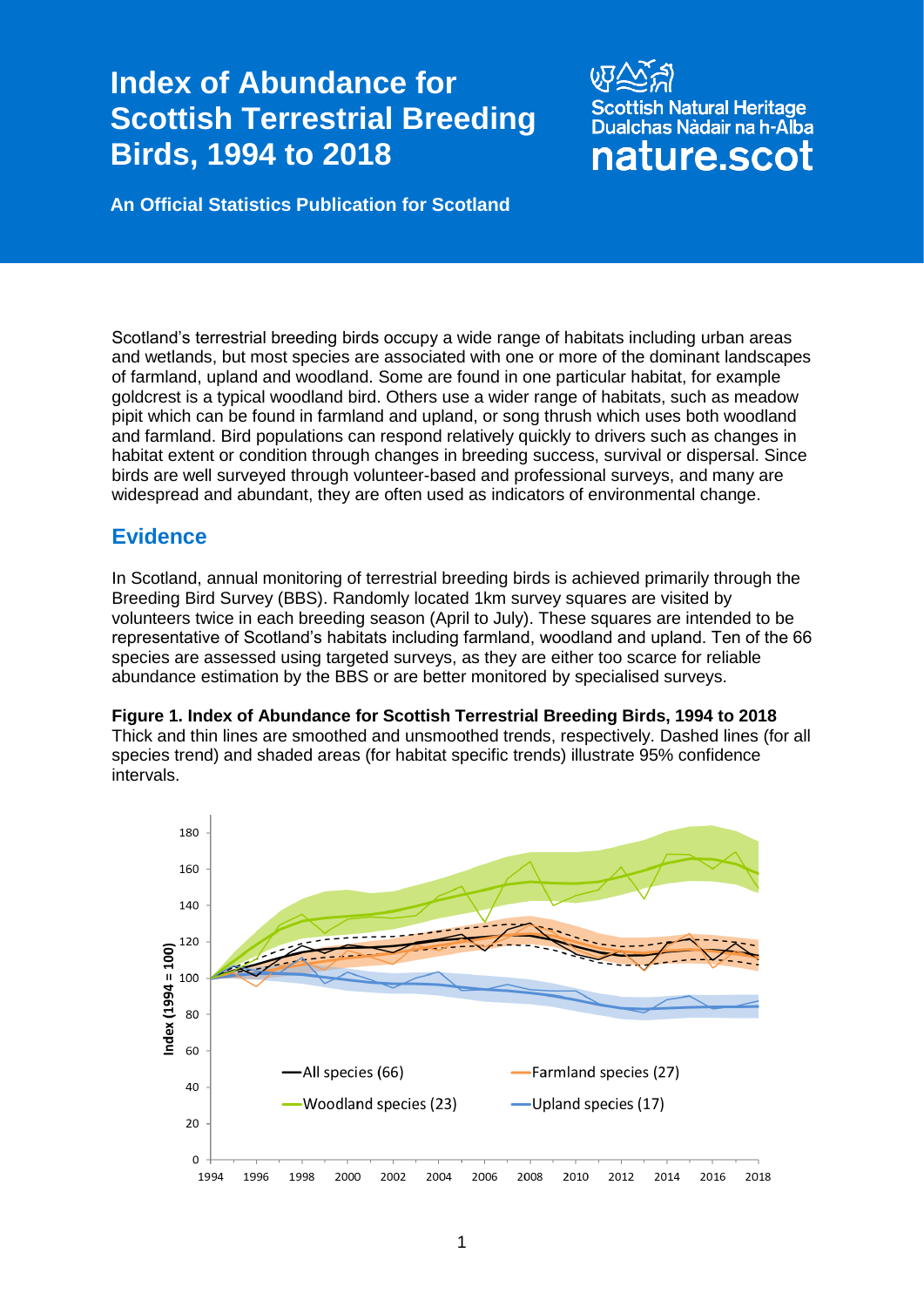## **Assessment**

Since the start of the time series in 1994 to the most recent estimate in 2018:

- Of the 66 bird species, 35 increased, 24 declined, and 7 were stable (i.e. within 5% of 1994 value);
- The all-species (smoothed) index increased steadily up to the mid-2000s, but has subsequently declined to fluctuate between 12% and 17% above the 1994 index value since 2010. It is currently 12% higher than in 1994;
- The smoothed woodland bird index increased significantly, by 58%;
- The smoothed farmland bird index increased steadily up to the late-2000s, peaking at 25% above the 1994 index value. It is currently 12% higher than in 1994;
- The smoothed upland bird index decreased significantly by 15%;
- The unsmoothed data show that, between 2017 and 2018 (the short-term change), the all-species index decreased by 7%, and the woodland bird index decreased by 12%. The farmland and upland bird indices were stable, i.e. have not changed more than 5% since last reported.

| All species change (2017 – 18) | Decreased |
|--------------------------------|-----------|
| All species change (1994 - 18) | Increased |

## **Commentary**

Since 1994 the smoothed all-species index steadily increased, peaking in 2007 then becoming more variable after this time. In 2018 it was 12% above the baseline and 9% below the peak in 2007. Between 2017 and 2018 the all-species and woodland indicators decreased, whilst the upland and farmland indicators were stable. The decline since 2017 probably has multiple causes but there is evidence that the harsh winter of 2017-18 was a factor.

In this commentary, 'long-term' refers to the period from 1994 to 2018 while 'short-term' refers to changes between 2017 and 2018. Longer-term changes since the 1970s, analogous to those reported for the UK (e.g. DEFRA, 2018; Harris *et al*., 2019) are not available for Scotland due to low monitoring coverage prior to the start of the BBS in 1994. The main drivers of population change are often unclear, but information is provided, where available, which may help to explain some of the likely causes. Breeding bird populations in Scotland are, as elsewhere, affected by conditions in all parts of their range; in the nonbreeding, as well as the breeding season. For example, a summer migrant to Scotland may be affected by conditions in Scotland, along its migration route, and/or on its wintering grounds. Long-term and short-term changes for individual species are assessed using unsmoothed trends. Due to annual variability in the individual species trends, populations are considered to have increased or decreased only when the change is at least 5%. Individual species trends are shown in Table 1.

A further 46 terrestrial species regularly breed in Scotland but have generally been too scarce to be monitored by the BBS effectively and are not covered by species-specific surveys. Among these species are several woodland, farmland and upland specialists of current conservation concern (Eaton *et al*., 2015) such as wood warbler, spotted flycatcher and whinchat. Recent increases in BBS coverage in Scotland should allow some of these additional species to be subsequently added to the indicators.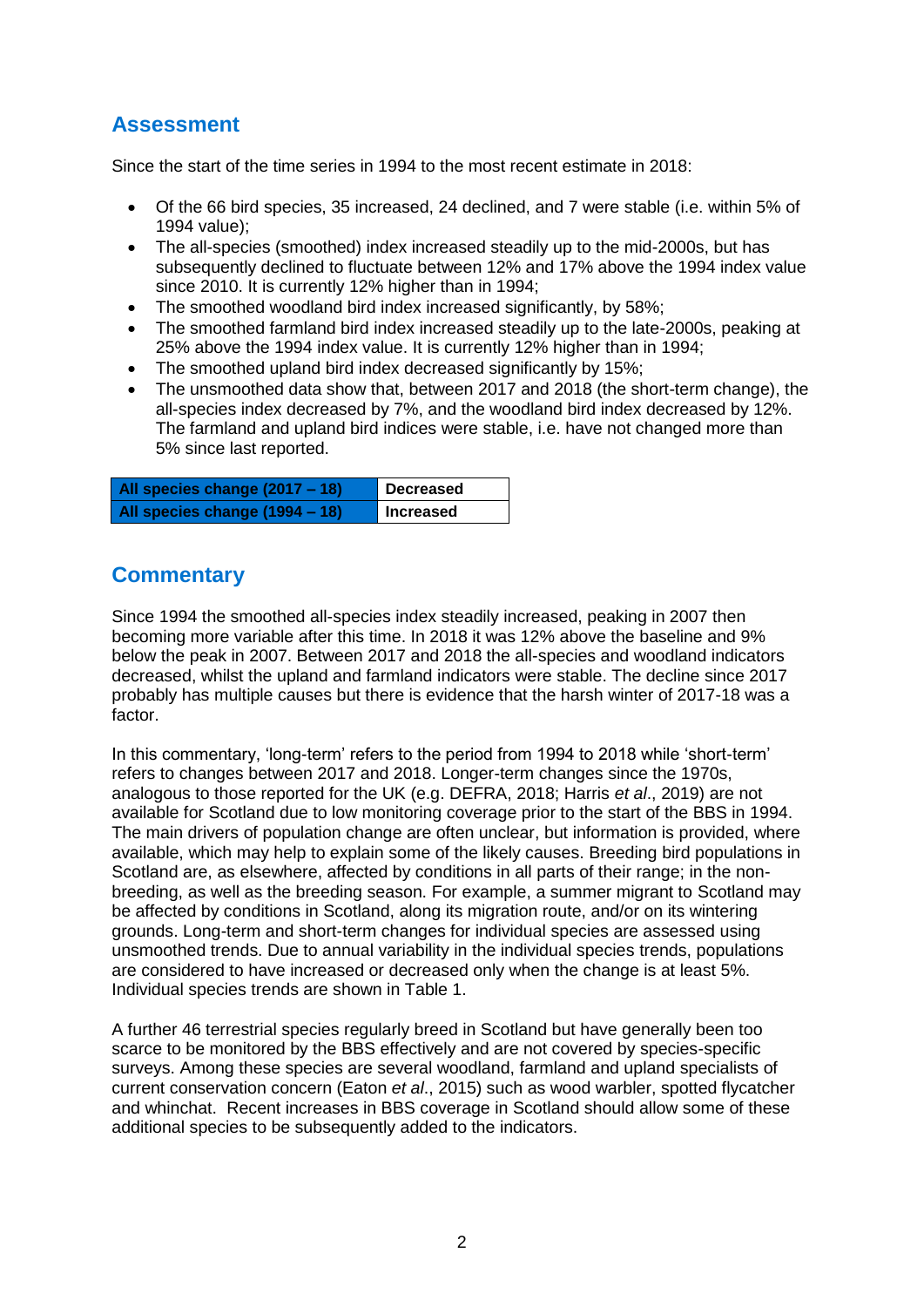#### **Woodland Birds**

Over the long-term woodland bird species increased more than the other groupings. All but four of the twenty-three species included in the woodland indicator have increased since 1994. The biggest increases, of over 300%, are for chiffchaff, great spotted woodpecker and blackcap. Great tit, bullfinch lesser redpoll and tree pipit have also increased by more than 50%. Cuckoo, which have increased in Scotland by 49%, are declining on the southern edge of their UK range, whilst increasing in Scotland. A recent study by Denerley *et al*. (2018), showed that the core distribution of cuckoos has shifted from south to north within the UK linked to changes with their main food – macro-moths such as garden tiger - climate change and lowland agricultural management. Regional differences in UK cuckoo population trajectories may also be linked to differences in migratory routes (Hewson *et al*., 2016). Blackcap have shown a more rapid increase in Scotland than in the rest of the UK, which suggests that climatic warming may be allowing this species to extend its range northwards (Hewson *et al*., 2007). Between 1998 and 2019 woodland cover in Scotland increased by 12% from 1.28 to 1.43 million hectares (Forestry Commission, 2019).

The biggest long-term decrease (-51%) is for capercaillie. There were no declines of greater than 10% for any other woodland bird populations. Some woodland species, such as pied and spotted flycatcher, redstart, wood warbler and nuthatch, are currently not encountered often enough in the BBS squares to contribute to the woodland indicator. However, due to increasing numbers of BBS squares, we are now able to calculate a five-year trend for spotted flycatcher and both a five-year and ten-year trend for jay. It should therefore be possible to include these species in the indicator in the future. The 2007-11 Bird Atlas (Balmer *et al*., 2013) showed that fortunes for these species are mixed, with trans-Saharan migrants such as spotted flycatcher, pied flycatcher and redstart in decline while nuthatch and jay (both resident species) have increased.

In contrast to the increasing long-term trend of this group, the woodland indicator declined significantly, by 12% between 2017 and 2018. The largest short-term decreases (more than 30%) were for wren, bullfinch, and goldcrest whilst a number of other resident species such as robin, treecreeper, great spotted woodpecker and lesser redpoll experienced less marked declines of around -20%. Harsh winter weather, such as that experienced late in the 2017-18 winter (the *Beast from the East* in February and March), is known to affect over winter survival for many of our resident birds. Morrison *et al*. (2016) showed that wrens in the north typically have 5% more body mass in the colder north east Scotland compared to the warmer south-west, though even with this adaptation colder temperatures and snow in early spring 2018 still resulted in declines. Interestingly, resident species such as great tit, blue tit and coal tit seemed unaffected, potentially benefitting from garden feeding or food caching. Most woodland migrants also experienced a bad year, with numbers of relatively earlyarriving species such as chiffchaff, willow warbler and tree pipit down by -16% or more in 2018. This could be attributed to mortality in early 2018, poor conditions on their wintering grounds, or the negative impact of the unusually warm and dry summer of 2017, known to influence species such as willow warbler (Calladine *et al*., 2019). Only cuckoo bucked the trend, increasing by 15% or more in all habitats.

#### **Farmland Birds**

Overall there has been a long-term increase among the species trends which contribute to the farmland bird indicator. The greatest long-term increases have been for goldfinch (+331%) and great tit (+147%), both of which are more than twice as abundant as in 1994. Corncrake, magpie, whitethroat, reed bunting, buzzard and jackdaw populations on farmland have also increased between 50-100%. There have been some substantial long-term decreases in other farmland birds, however, including declines of more than 50% for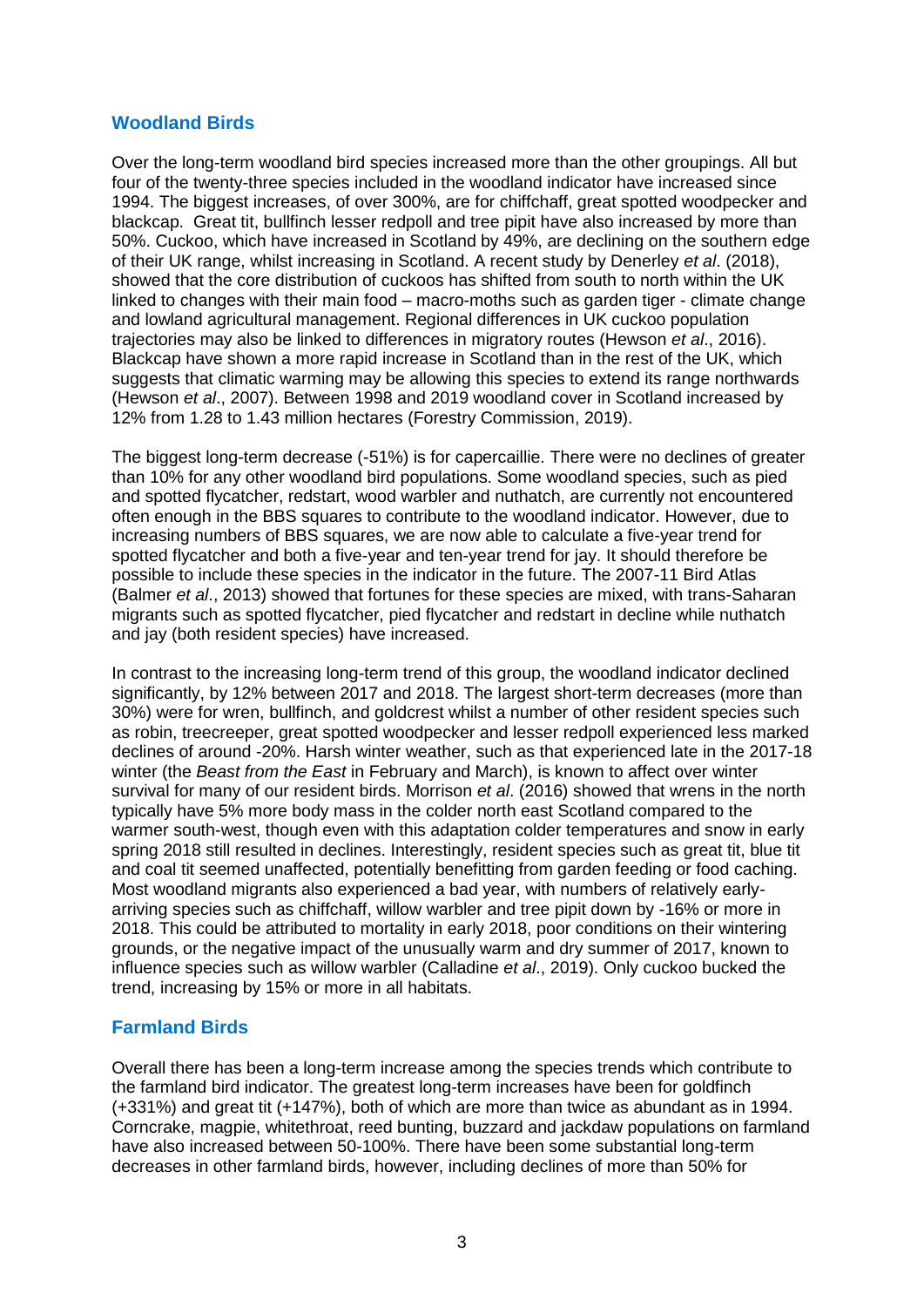greenfinch, kestrel, and lapwing, and between 25-50% declines in oystercatcher, rook and pied wagtail. Some farmland species such as grey partridge, corn bunting and tree sparrow do not contribute to this indicator because of insufficient coverage by the BBS. The 2007-11 Bird Atlas (Balmer *et al*., 2013) suggests long-term declines for the former two species and substantial increases for the latter in Scotland. Long-term changes in farmland birds have been driven by a range of factors including agricultural intensification, reduced heterogeneity of crop types at the within-farm scale and moves away from spring-sown crops (Donald *et al*., 2001; Bell and Calladine, 2017).

Of the 27 species which contribute to the farmland indicator kestrel, jackdaw, woodpigeon and carrion crow increased between 10% and 14% between 2017 and 2018. Greenfinches on farmland showed at least temporary signs of recovery (9% increase) since last year's severe decline but numbers are markedly down due to the effects of the disease trichomoniasis (Lawson *et al*., 2018). Pied wagtail had the largest decrease (-33%) and another two (dunnock and whitethroat) had decreases of more than -20% on farmland since the last update. Species such as reed bunting and yellowhammer, which are largely dependent on winter seed availability, seem to be less affected by the colder weather in early 2018.

#### **Upland Birds**

Seventeen species contribute to the upland bird indicator, and of these nine are in significant long-term decline. Five species (dotterel, curlew, black grouse, hooded crow and common sandpiper) have declined by more than 50%. Research is underway to identify factors impacting on the curlew population, with evidence suggesting interacting effects of land use change and predation (Douglas *et al*., 2014; Franks *et al*., 2017). Raven and cuckoo populations have increased the most, by more than 130% since 1994 but four other species (red grouse, snipe, golden eagle and skylark) are also increasing. Some other species breeding in the uplands such as whinchat and ring ouzel do not currently contribute to the indicator because of insufficient coverage by the BBS. Both of these species are in long-term decline (Balmer *et al*., 2013; Henderson *et al*., 2014; Wotton *et al*., 2016) potentially impacted by reduced heterogeneity in structure and composition of moorlands and upland pastures (Murray *et al*., 2016; Davies *et al*., 2014). Long term changes in upland bird populations have been driven by a number of factors including climate change, forest expansion, changes in grazing and other site based management such as predator control (Buchanan *et al*., 2017).

The largest short-term increases were for raven (+60%) and cuckoo (+44%), contributing to their longer-term increases across Scotland. Golden plover, skylark and wheatear also experienced short-term population increases of more than 10%, whereas common sandpiper and hooded crow declined by more than 25% and 10% respectively since the last report. Many waders had arrived on territory when the cold weather in early spring 2018 arrived, but there was little detected impact on subsequent breeding numbers. Changes in numbers of golden plover have been linked to climate change, in part due to impacts on the abundance of craneflies during the breeding season (Pearce-Higgins *et al*., 2005; 2010).

#### **Birds not specific to any of the habitats**

Eight bird species are not included in the habitat-specific trends, either because they do not show a strong association with any of the habitats reported, or because insufficient data were available to calculate a habitat-specific trend. Long-term trends remain as previously reported for most of these species, most notable being the continued decline of swift. The long-term decline of swifts may be related to the reduced availability of suitable nesting sites on buildings (Woodward *et al*., 2018), though a reduction in availability of flying insects may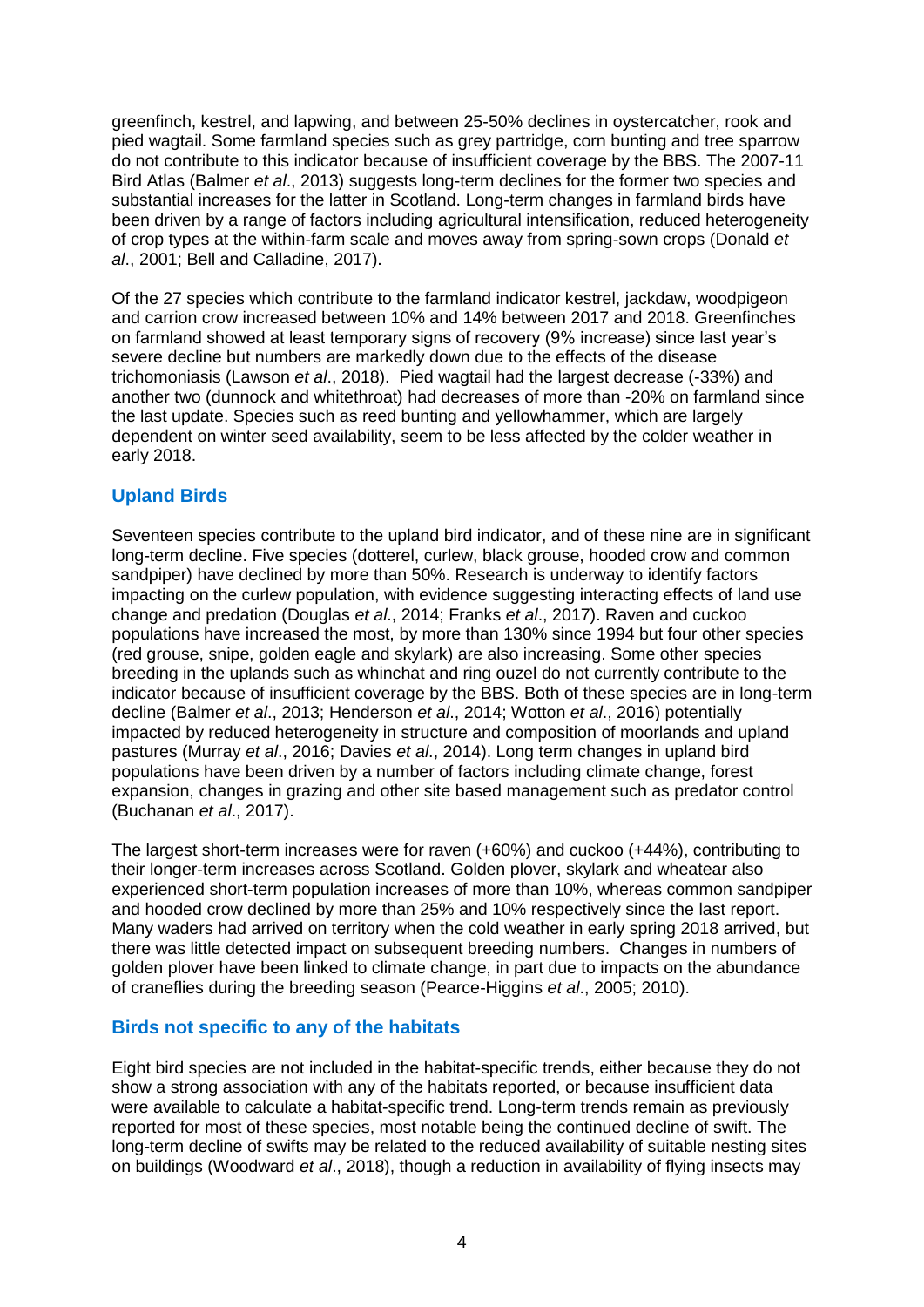also play a role (Hallmann *et al*., 2017). In contrast there have been long-term increases for house sparrow, stonechat, and house martin, although the latter two species, and grey wagtail, showed significant declines between 2017 and 2018. Grey Herons are known to be strongly affected by cold winters (North, 1979; Marquiss, 1989) and breeding numbers fell markedly, by 34% since the last update.

### **Source data and updates**

Data for 56 of the 66 species come from the Breeding Bird Survey (BBS) run by British Trust for Ornithology (BTO) on behalf of a partnership that also includes the Joint Nature Conservation Committee (JNCC) and Royal Society for the Protection of Birds (RSPB) (view map of BBS sites in [this report\)](https://www.bto.org/sites/default/files/bbs-report-2015.pdf).

The data for BBS consist of annual counts made over a period of years at a series of sites. Generalised Linear Models were used to generate trends. To prevent short-term population variability and sampling error having an undue influence, trends were smoothed and longterm trends assessed using techniques recommended by Fewster *et al*. (2000). The smoothed indices were used to assess the significance of long-term changes and the unsmoothed indices were used to assess the significance of short-term changes.

Details of the methods used to calculate the indices are available from <http://www.bto.org/birdtrends2010/methodology.htm>

Trends for common sandpiper and dipper are derived from the BTO Waterways Bird Survey and the Waterways Breeding Bird Survey. Grey heron trends are derived from the Heronries Census. Trends for seven species (golden eagle, hen harrier, peregrine, dotterel, corncrake, black grouse and capercaillie) are estimated from single-species surveys carried out periodically, during the period 1994 to 2018 as part of the SCARABBS (Statutory Conservation Agency/RSPB Annual Breeding Bird Scheme) programme. A further 46 terrestrial species regularly breed in Scotland (being found in at least 100 10km squares in Bird Atlas 2007-11), but insufficient data are available through current monitoring schemes to permit their inclusion in these indicators.

In Scotland, the production of multi-species indicators is limited to a start date in 1994 as this is when BBS was first implemented, and achieved broad-scale representative coverage of many terrestrial species in Scotland. Changes reported through these indicators therefore exclude any changes that occurred prior to 1994, which based on UK data show marked declines in many farmland and woodland species.

Results for the UK are available from [https://www.gov.uk/government/statistics/wild-bird](https://www.gov.uk/government/statistics/wild-bird-populations-in-the-uk)[populations-in-the-uk](https://www.gov.uk/government/statistics/wild-bird-populations-in-the-uk)

The index will be next updated in November 2020.

Official Statistics are produced by professionally independent statistical staff in accordance with the Code of Practice for Statistics.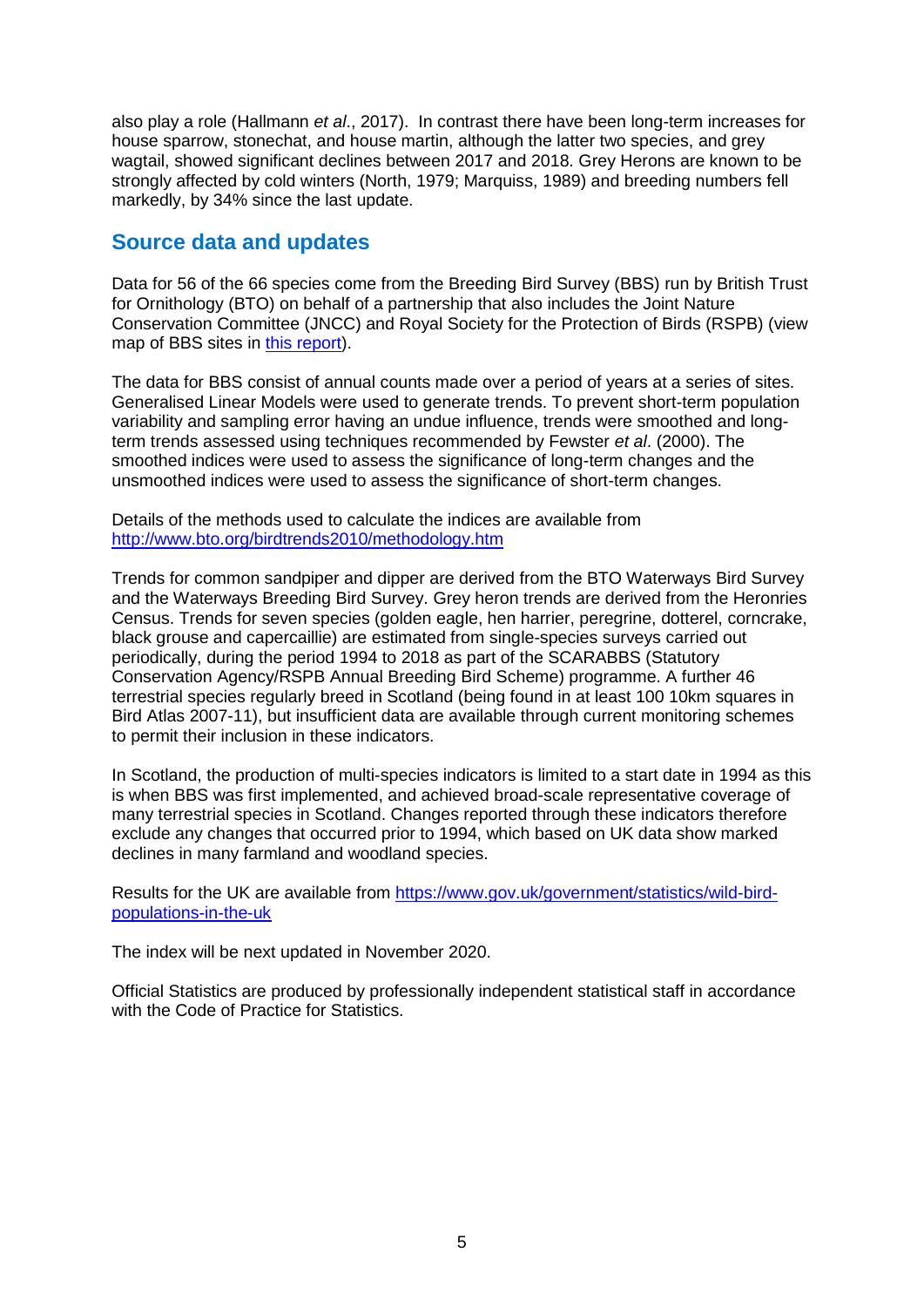### **References**

Balmer, D.E., Gillings, S., Caffrey, B.J., Swann, R.L., Downie, I.S. & Fuller, R.J. 2013. *Bird Atlas 2007-11: the breeding and wintering birds of Britain and Irelan*d. Thetford, BTO Books.

Bell, M.V. & Calladine, J. 2017. The Decline of a Population of Farmland Breeding Waders: a twenty-five year case study. *Bird Study*, 64, 264-273.

Buchanan, G.M., Pearce-Higgins, J.W., Douglas, D.J.T. & Grant, M.C. 2017. Quantifying the importance of multi-scale management and environmental variables on moorland bird abundance. *Ibis*, 159, 744-756.

Calladine, J., Jarrett, D. & Wilson, M. 2019. Breeding bird assemblages supported by developing upland shrub woodland are influenced by micro-climate and habitat structure. *Bird Study*, 66, 178-186.

Davies, J., Arthur, D. & White S. 2014. Effects of variation in breeding habitat on Ring Ouzel *Turdus torquatus* productivity and chick condition. *Bird Study*, 61, 162-170.

Department for Environment, Food and Rural Affairs, 2018. Wild bird populations in the UK, 1970 to 2017: Annual statistical release. Defra National Statistics, London. <https://www.gov.uk/government/statistics/wild-bird-populations-in-the-uk>

Denerley, C., Redpath, S.M., van der Wal, R. *et al*. 2018. Breeding fround correlates of the distribution and decline of the Common Cuckoo *Cuculus canorus* at two spatial scales. *Ibis*, 161, 346-358.

Donald, P.F., Green, R.E. & Heath, M.F. 2001. Agricultural intensification and the collapse of Europe's farmland bird populations. *Proceedings of the Royal Society B: Biological Sciences,* 268, 25-29.

Douglas, D.J.T., Bellamy, P.E., Stephen, L.S. *et al.* 2014. Upland land use predicts population decline in a globally near-threatened wader. *Journal of Applied Ecology*, 51, 194- 203.

Eaton, M., Aebischer, N., Brown, A., Hearn, R., Lock, L., Musgrove, A., Noble, D., Stroud, D. & Gregory, R. 2015. Birds of Conservation Concern: the population status of birds in the UK, Channel Islands and Isle of Man. *British Birds*, 108, 708-746.

Fewster, R.M., Buckland, S.T., Siriwardena, G.M., Baillie, S.R. & Wilson, J.D. 2000. Analysis of population trends for farmland birds using generalized additive models. *Ecology,* 81, 1970-1984.

Forestry Commission, 2019. Forestry Statistics 2019. Forest Research, Edinburgh.

Franks, S.E., Douglas, D.J.T., Gillings, S. & Pearce-Higgins, J.W. 2017. Environmental correlates of breeding abundance and population change of Eurasian Curlew *Numenius arquata* in Britain. *Bird Study,* 64, 393-409<https://doi.org/10.1080/00063657.2017.1359233>

Hallmann, C. A., Sorg, M., Jongejans, E., Siepel, H., Hofland, N., Schwan, H. *et al.* 2017. More than 75 percent decline over 27 years in total flying insect biomass in protected areas. *PLoS ONE,* 12(10): e0185809.<https://doi.org/10.1371/journal.pone.0185809>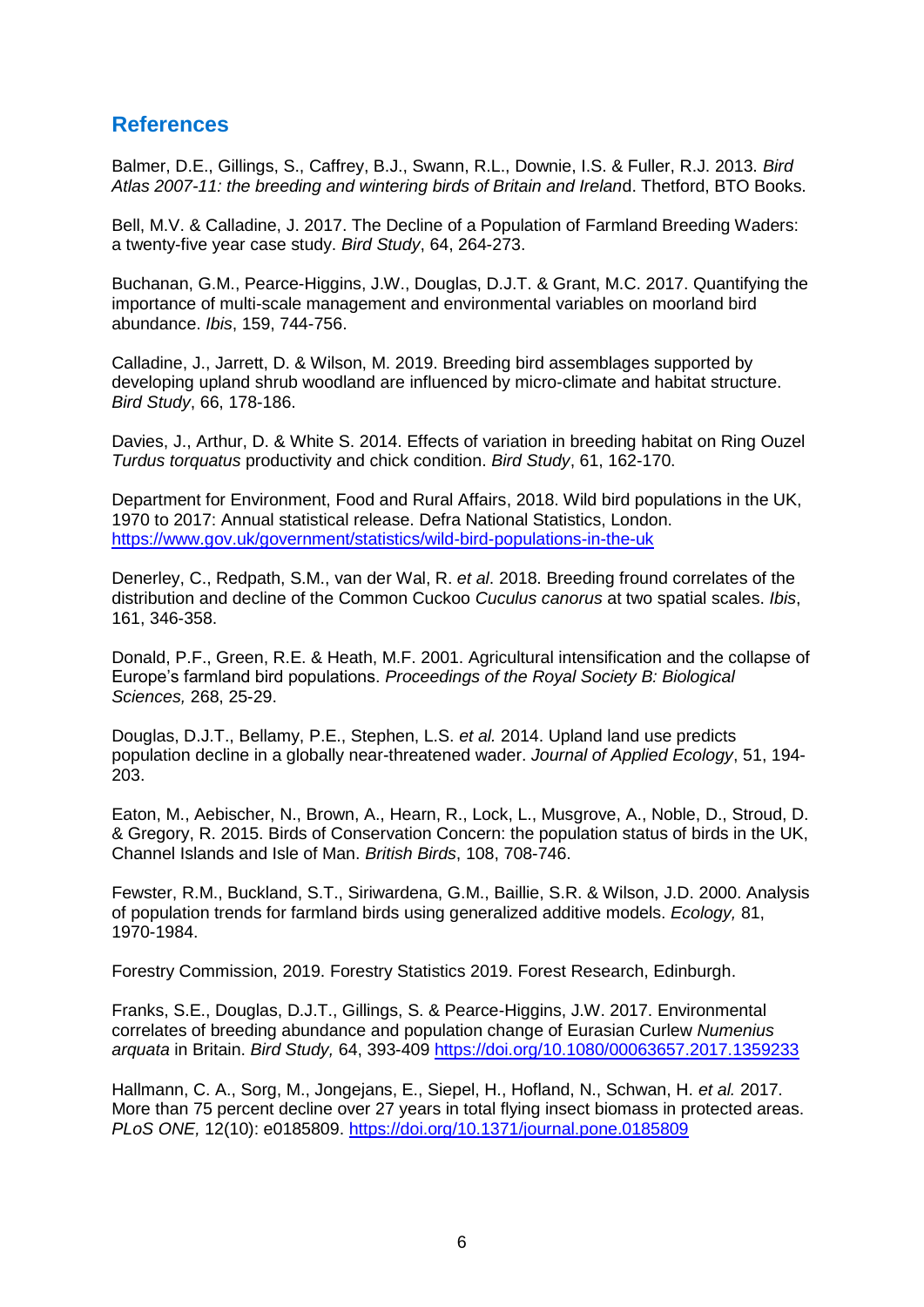Harris, S.J., Massimino, D., Eaton, M.A., Gillings, S., Noble, D.G., Balmer, D.E., Pearce-Higgins, J.W. & Woodcock, P. 2019. The Breeding Bird Survey 2018. BTO Research Report 717. British Trust for Ornithology, Thetford.

Henderson, I., Calladine, J., Massimino, D., Taylor, J. & Gillings, S. 2014. Evidence for contrasting causes of population change in two closely related, sympatric breeding species the Whinchat *Saxicola rubetra* and Stonechat *Saxicola torquata* in Britain*. Bird Study*, 61, 553-565.

Hewson, C.M., Amar, A., Lindsell, J.A., Thewlis, R.M., Butler, S., Smith, K. & Fuller, R.J. 2007. Recent changes in bird populations in British broadleaved woodland. *Ibis*, 149 (suppl. 2), 14–28.

Hewson, C.M., Thorup, K., Pearce-Higgins, J.W. & Atkinson, P.W. 2016. Population decline is linked to migration route in the Common Cuckoo, a long-distance nocturnally-migrating bird. *Nature Communications*, 7, 12296.<https://doi.org/10.1038/ncomms12296>

Lawson, B., Robinson, R.A., Toms, M.P. *et al*. 2018. Health hazards to wild birds and risk factors associated with anthropogenic food provisioning. *Philosophical Transactions of the Royal Society B*, 373. [http://doi.org/10.1098/rstb.2017.0091](https://doi.org/10.1098/rstb.2017.0091)

Marquiss, M. 1989. Grey Herons *Ardea cinerea* breeding in Scotland: numbers distribution and census techniques. *Bird Study*, 36, 181-191.

Morrison, C.A., Robinson, R.A and Pearce-Higgins, J.W. 2016. Winter wren populations show adaptation to local climate. *Royal Society Open Science*, 3. <https://doi.org/10.1098/rsos.160250>

Murray, C., Minderman, J., Allison, J. & Calladine, J. 2016. Vegetation structure influences foraging decisions in a declining grassland bird: the importance of fine scale habitat and grazing regime. *Bird Study*, 63, 223-232.

North, P.M. 1979. Relating Grey Heron survival rates to winter weather conditions. *Bird Study*, 26, 23-28.

Pearce-Higgins, J.W., Yalden, D.W. & Whittingham, M.J. 2005. Warmer springs advance the breeding phenology of golden plovers *Pluvialis apricaria* and their prey (Tipulidae). *Oecologia*, 143, 470-476.

Pearce-Higgins, J.W., Dennis, P., Whittingham, M.J. & Yalden, D.W. 2010. Impacts of climate on prey abundance account for fluctuations in a population of a northern wader at the southern edge of its range. *Global Change Biology*, 16, 12-23. <https://doi.org/10.1111/j.1365-2486.2009.01883.x>

Woodward, I.D., Massimino, D., Hammond, M.J., Harris, S.J., Leech, D.I., Noble, D.G., Walker, R.H., Barimore, C., Dadam, D., Eglington, S.M., Marchant, J.H., Sullivan, M.J.P., Baillie, S.R. & Robinson, R.A. 2018. BirdTrends 2018: trends in numbers, breeding success and survival for UK breeding birds. Research Report 708. British Trust for Ornithology, Thetford. <https://www.bto.org/our-science/publications/birdtrends/2018>

Wotton, S.R., Stanbury, A.J., Douse, A., Eaton, M.A. 2016. The status of the Ring Ouzel *Turdus torquatus* in the UK in 2012. *Bird Study*, 63, 155-164.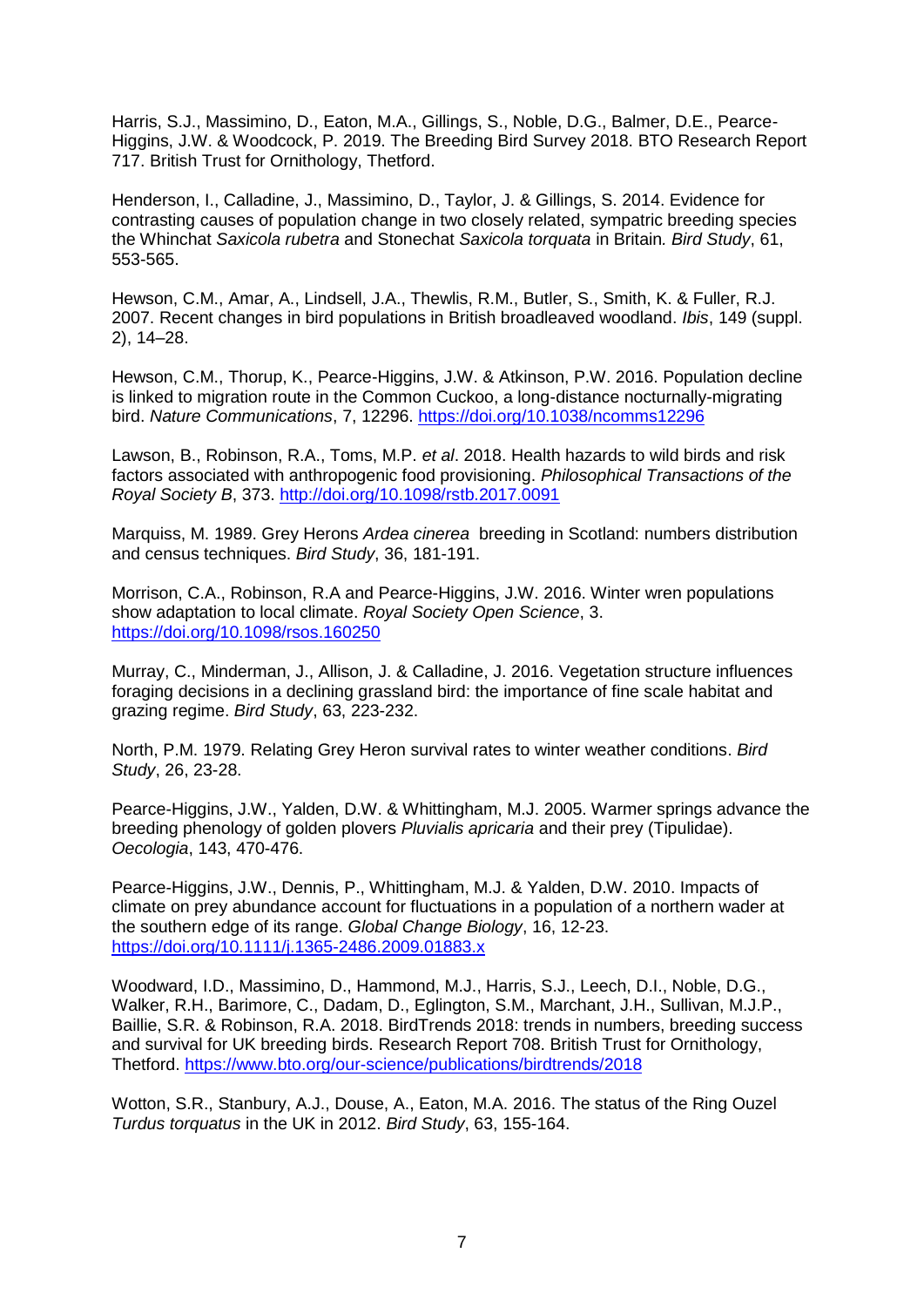#### **Table 1. Percentage changes in abundance for the Scottish Terrestrial Breeding Birds, 1994-2018 and 2017-2018, species listed in order of overall change 1994 to 2018.** Summarised trends for individual species and their habitat associations from 1994 to 2018, and the most recent year of change. A blank entry denotes that the species did not show a strong association to that habitat, or that insufficient data were available to calculate a habitat-specific trend.

| <b>Species name</b>                | <b>All-habitats</b> |                 | <b>Woodland</b> |                | <b>Farmland</b> |                  | <b>Upland</b> |              |
|------------------------------------|---------------------|-----------------|-----------------|----------------|-----------------|------------------|---------------|--------------|
|                                    | 1994-               | $2017 -$        | 1994-           | $2017 -$       | 1994-           | $2017 -$         | 1994-         | 2017-        |
|                                    | 2018                | 2018            | 2018            | 2018           | 2018            | 2018             | 2018          | 2018         |
| Chiffchaff                         | 763                 | $-23$           | 763             | $-23$          |                 |                  |               |              |
| <b>Great Spotted</b><br>Woodpecker | 516                 | $-21$           | 516             | $-21$          |                 |                  |               |              |
| Blackcap                           | 341                 | -6              | 350             | $-2$           |                 |                  |               |              |
| Goldfinch                          | 260                 | $\overline{2}$  |                 |                | 331             | $-17$            |               |              |
| House Martin                       | 161                 | $-27$           |                 |                |                 |                  |               |              |
| Raven                              | 158                 | 60              |                 |                |                 |                  | 158           | 60           |
| Cuckoo                             | 97                  | 30              | 49              | 15             |                 |                  | 132           | 44           |
| Corncrake                          | 96                  | 3               |                 |                | 96              | 3                |               |              |
| Magpie                             | 87                  | $-6$            |                 |                | 89              | $\mathbf{1}$     |               |              |
| Whitethroat                        | 85                  | $-22$           |                 |                | 85              | $-22$            |               |              |
| <b>Reed Bunting</b>                | 80                  | $-5$            |                 |                | 80              | $-5$             |               |              |
| <b>Great Tit</b>                   | 73                  | 6               | 77              | $9\,$          | 147             | $\overline{4}$   |               |              |
| <b>Bullfinch</b>                   | 64                  | $-37$           | 64              | $-37$          |                 |                  |               |              |
| Lesser Redpoll                     | 62                  | $-18$           | 62              | $-18$          |                 |                  |               |              |
| <b>Buzzard</b>                     | 51                  | 9               | 17              | $-1$           | 61              | $\boldsymbol{7}$ |               |              |
| <b>Tree Pipit</b>                  | 50                  | $-16$           | 50              | $-16$          |                 |                  |               |              |
| House Sparrow                      | 50                  | 6               |                 |                |                 |                  |               |              |
| Jackdaw                            | 50                  | 14              |                 |                | 51              | 12               |               |              |
| Willow/Red<br>Grouse               | 45                  | $-5$            |                 |                |                 |                  | 45            | -5           |
| Snipe                              | 43                  | 3               |                 |                |                 |                  | 43            | 3            |
| Treecreeper                        | 35                  | $-19$           | 35              | $-19$          |                 |                  |               |              |
| <b>Willow Warbler</b>              | 30                  | $-17$           | 30              | $-17$          |                 |                  |               |              |
| Yellowhammer                       | 27                  | $-3$            |                 |                | 27              | $-3$             |               |              |
| <b>Blue Tit</b>                    | 27                  | 9               | 16              | 16             | 28              | $-12$            |               |              |
| Sedge Warbler                      | 26                  | $\overline{7}$  |                 |                | 26              | $\boldsymbol{7}$ |               |              |
| Golden Eagle                       | 24                  | $\mathbf{1}$    |                 |                |                 |                  | 24            | $\mathbf{1}$ |
| Stonechat                          | 23                  | $-42$           |                 |                |                 |                  |               |              |
| Wren                               | 22                  | -40             | 22              | $-40$          |                 |                  |               |              |
| Song Thrush                        | 21                  | $-18$           | 42              | $-7$           | 44              | $-12$            |               |              |
| Goldcrest                          | 18                  | $-33$           | 18              | $-33$          |                 |                  |               |              |
| Siskin                             | 18                  | $-17$           | 18              | $-17$          |                 |                  |               |              |
| Dunnock                            | 16                  | $-14$           | 26              | -9             | $-12$           | $-23$            |               |              |
| Mistle Thrush                      | 16                  | 3               | 16              | $\mathfrak{S}$ |                 |                  |               |              |
| <b>Blackbird</b>                   | 15                  | -6              | 9               | $-2$           | 29              | $-12$            |               |              |
| Woodpigeon                         | 13                  | 12 <sub>2</sub> |                 |                | 11              | 12               |               |              |
| Mallard                            | 3                   | $\overline{7}$  |                 |                |                 |                  |               |              |
| <b>Carrion Crow</b>                | 3                   | 10              |                 |                | $\overline{c}$  | 10 <sub>1</sub>  |               |              |